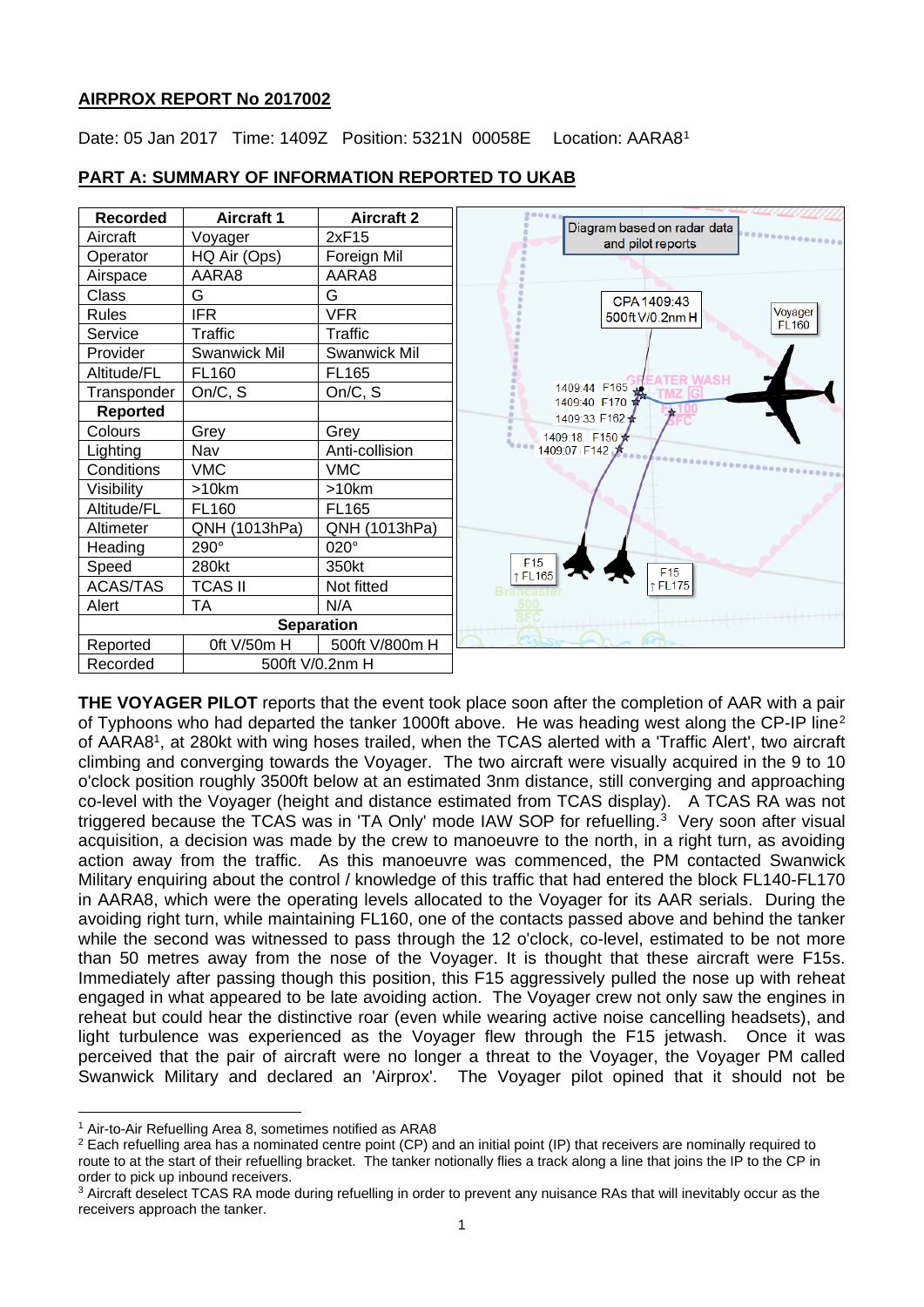underestimated how close this incident was to being what could have been a catastrophic mid-air collision. After this incident, the Voyager crew decided to curtail the subsequent serials of AAR and to recover back to base. It was not clear to them what level of ATS control the two F15s were under, and the Voyager crew did not, at any point, hear these aircraft on the frequencies in use / monitored by them, nor was the position of the F15s passed by the controlling agency before the event.

He assessed the risk of collision as 'High'.

**THE F15 PILOT** reports that they filed a flight plan with their Base Ops prior to departure at 1357. Their plan was to tactically manoeuvre in the North half of the Wash ATA (North of airway Y70) for 30 mins in order to avoid saturated airspace in East Anglia and the Lake ATA as per deconfliction with other booked aircraft. Upon completion of General Handling in the Wash, they would return to base.

At 14:02:25 the F15s requested from Swanwick to "GH SFC-FL240 in the North Half of the Wash"

At 14:02:44 the Swanwick controller cleared them to FL190.

At 14:03:16 the Swanwick controller assigned them a squawk of 3076 and identified them.

At 14:04:14 Swanwick advised them "taking own terrain clearance, cleared to manoeuvre surface to 240".

At 14:07:00 they turned north east below the Y70, then turned from east to west to accomplish flight admin between FL100-FL140.

At 14:08:20 they turned from West to North (heading 020) to set up for the first tactical exercise.

At 14:09:18 they began the first tactical exercise of the mission, north of the Y70 in the Wash ATA at FL155 in a 5 degree climb.

At 14:09:25 Swanwick Mil calls "[F15 C/S], Towline 8 is active, not above FL140" (this call was processed by both aircraft; one F15 was at FL170 and the other at FL 165 at the time of the call). The F15 lead started the formation turning south while advising Swanwick that they will operate south of Y70.

At 14:09:35 the F15 banks left and right to clear the flight path and initiates a 5 degree nose low descent to proceed below FL140 as per Swanwick instructions.

At 14:09:40 the F15 pilot, while descending through FL164, visually picks up the tanker in the 1 o'clock position, estimated to be 500-1000ft below, and immediately selects maximum afterburner and 28 degrees nose high to avoid the conflict, and then continue a turn to the right while passing FL175 toward the south. He estimated the pass to be within a half mile. He continued to climb to FL195 until clear of the conflict, and subsequently descended to below FL140 to fly south of the Y70 for the duration of the sortie.

He assessed the risk of collision as 'Medium'.

**THE EAST TAC LEFT TRAINEE CONTROLLER** reports that she was under training with a screen controller sat behind her. To her right was a Planner also under training with a screen, and a TAC Right controller. Her main task was controlling Air-to-Air Refuelling in AARA8, the tanker being a Voyager at FL160; additionally she was controlling two transits, heading both to, and from the tanker (a Typhoon was transiting to AARA8 and a C130 transiting south after refuelling). Prior to this she had also been working a high-level transit from the southwest through Y70, which required a high workload. The airspace was busy but she did not feel she had reached capacity. The Typhoon was at FL150 and was approximately 5nm southwest of AARA8 when she called the F15 flight to them. At this time, the F15s were approximately 10nm south of AARA8 at FL130 and climbing on a north westerly heading, and therefore converging with the Typhoon. The Voyager at this time was in the south westerly portion of AARA8 heading west at FL160 approaching the point of turn to head north. Within seconds of her completing the traffic call to the Typhoon, the F15s then turned onto a northerly heading and climbed into the Voyagers level block, very quickly passing through FL160 very close to the Voyager. She did not expect the F15s to enter AARA8 (active in the block FL140-170) as it had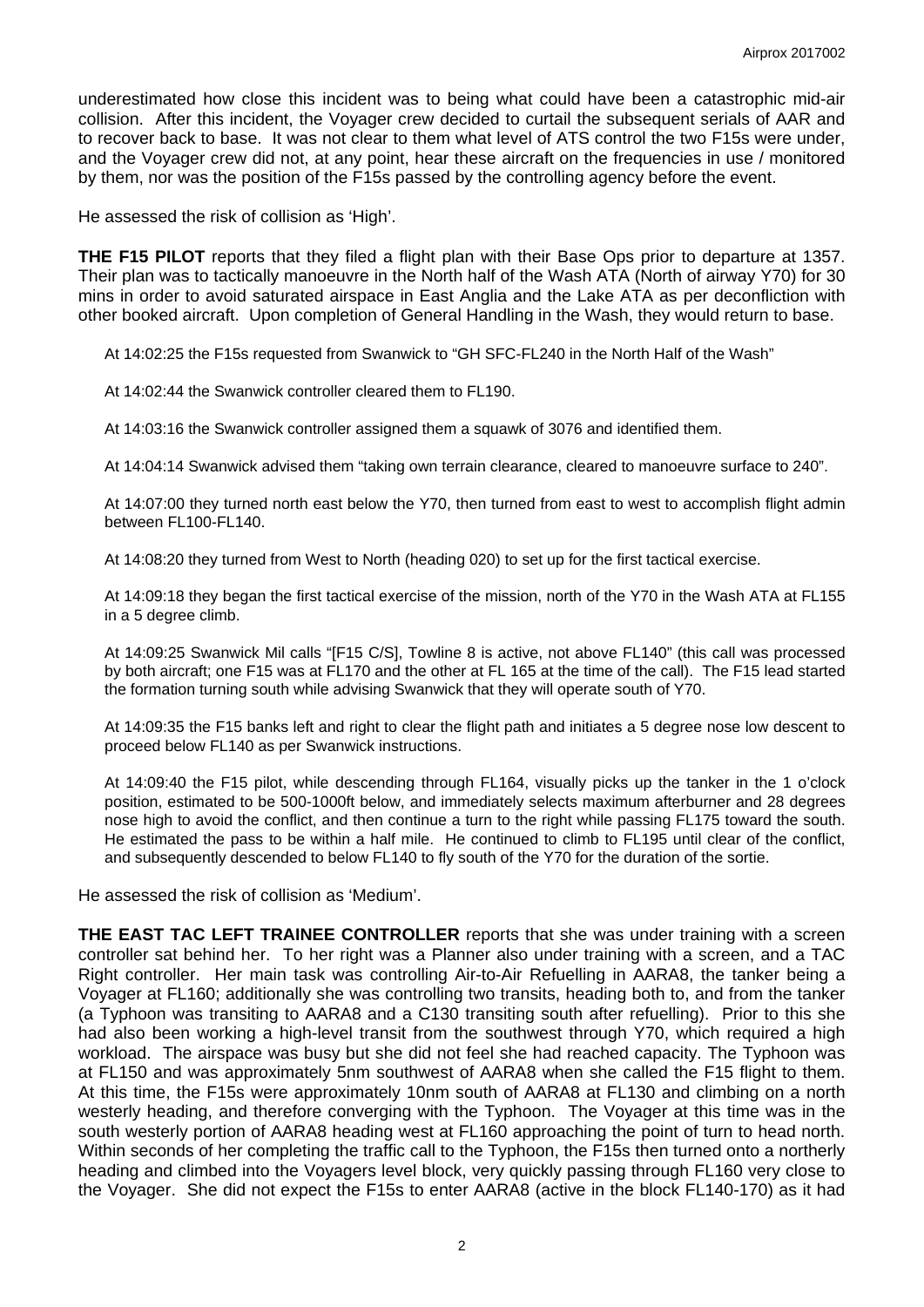been active for some hours already and the F15s had been general handling in the vicinity for some minutes always turning away from AARA8 before entering. Seconds later, the pilot of the Voyager reported having aircraft climbing through his level, then immediately reporting an Airprox, stating the aircraft 'passed through his 12 o'clock at the same level which caused them to fly through the jets wake turbulence'. The whole incident escalated very rapidly leaving her without time to call the F15s to the Voyager or attempt to give any avoiding action. The incident was reported to the supervisor who then released her and her screening controller from console.

She perceived the severity of the incident as 'High'.

**THE EAST TAC LEFT SCREEN CONTROLLER** reports that he was screening a trainee; the sector also had a UT planner and screen, and a TAC right controller. Their task was primarily Tanking however they were controlling a Typhoon transiting to the Voyager tanker, and a C130 transiting from the tanker. Prior to this, a Typhoon had required a high-level transit at FL300 from SE airspace back to base, this required significant planning and scan of Y70 prior to handing over to North East; he would say his workload was quite high, monitoring the radar picture, making notes on the session, discussing points with the UT etc. The position did have some capacity to spare but they were close to saturation. The F15s had been general handling near to the western edge of AARA8 with the TAC Right controller. They had seen these aircraft and interrogated their LJAO scribble [electronic information] which stated they were operating from the surface to FL240. They had been remaining clear of AARA8 prior to this incident. The Typhoon inbound to AARA8 was heading northeast and the Voyager was heading west near the southern border of AARA8. The trainee had called the Voyager to the Typhoon. As the F15s approached the area they were called to the Typhoon; the F15s were heading northwest at 15nm, FL130 manoeuvring rapidly through their levels. They were seemingly converging with the Typhoon, hence the call; however, the projected point of confliction was inside the 'segregated' area of AARA8 and therefore presumed no factor, merely an information call to the Typhoon who may have had radar contact on them. The F15 flight were not called to the Voyager because their NW heading would have kept them clear of the tanker even if they had 'infringed' the refuelling area, (and so far in the sortie they had avoided AARA8). Immediately after calling the F15s to the Typhoon, the F15s were seen to make a high-energy turn to the NNE and 'infringe' AARA8. At this point, the Voyager called saying there was traffic inside 'his' area. The F15s were then seen turning toward the tanker, flying through his level, and almost merging on radar before continuing their climb and departing the area to the south. This series of events was very rapid, the TAC Left position did not have a chance to call the traffic to the Voyager or offer avoiding action against the much faster and manoeuvrable F15's. The Voyager seemed to have immediate SA on the F15's, likely from TCAS. The Voyager reported having aircraft at very close range at the same level, and that he was passing through their wake turbulence. A short time later the Voyager called an Airprox, stated they 'were very close to not being there anymore', and that they would not be accepting any more aircraft on task; this impacted the Typhoon and later two other aircraft. He reported this to the supervisor who had them relieved from console.

He perceived the severity of the incident as 'High'.

**THE PLANNER TRAINEE CONTROLLER** reports that he was the trainee during a high-intensity training period. He noticed that the F15 flight was at FL130 approximately 3-4nm south of the Voyager tracking north. He pointed the tanker out to the TAC East controller and said "keep [F15 C/S] away from the tanker". The TAC East controller then issued an avoiding-action descend instruction to the F15 flight when they were approaching a similar level and just ahead of the Voyager. The F15 flight continued to climb and the Voyager reported an Airprox.

**THE PLANNER SCREEN CONTROLLER** reports that he was screening a planner in TAC East sector. They had TAC left and TAC right operating, along with Overload TAC left, planner and a TAC right en-route. The team on the bank [of radar consoles] were very close to working at capacity and both the UT planner and himself were working extremely hard to keep on top of the traffic levels. Whilst planning for the two TAC controllers on their bank, they were also busy dealing with prenotes (deciding whether they could take them – if at all) and taking phone calls for Overload (calls come through the east position primarily). In hindsight, as the east planner position they were probably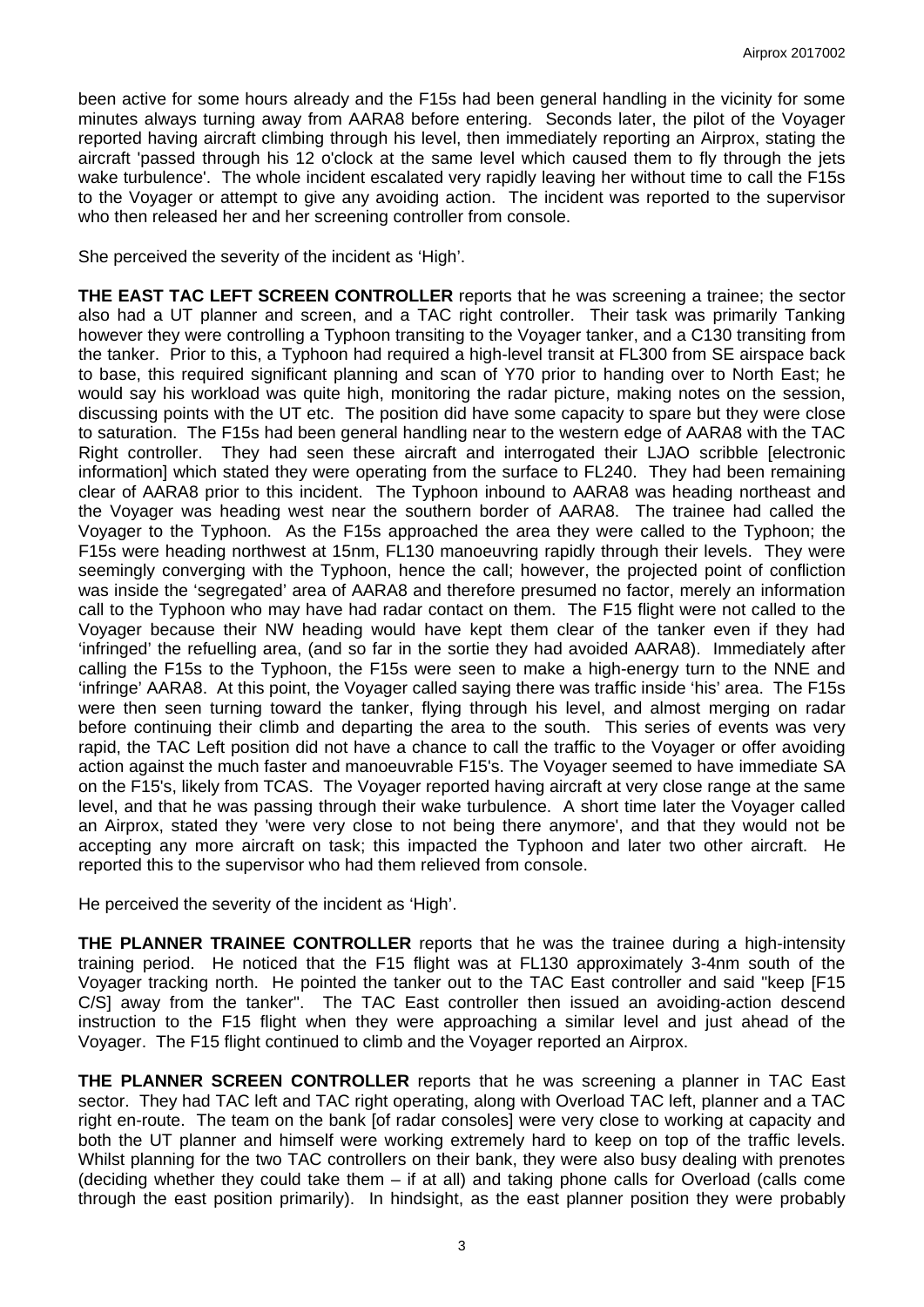overloaded by traffic levels (across the 4 TAC positions) and telephone calls (including calls that required them to then transfer to other positions). The F15 flight were working TAC Right and had been given avoiding action to remain outside airway Y70, they then appeared to set up to general handle underneath Y70 for a short period of time. As the F15s transited north, his UT planner pointed out the tanker to the TAC Right telling him to keep them away. They were constantly engaged in other tasks, refusing traffic and monitoring any availability to accept further traffic, and monitoring what traffic levels Overload were working and whether they could take any more. The next he noticed was the TAC Right controller giving avoiding action to the F15s against the tanking traffic. At this point it was already too close and little could be done (he could not recall seeing the F15s respond to the avoiding action). The tanker immediately reported 'Airprox [Voyager C/S] Airprox, they were not Typhoons' shortly followed by 'They were 12 o'clock, very close, our height, we went through their wake turbulence'. Whilst still on console, the replacement TAC Right later asked the F15's if they were visual [with the Voyager], to which they responded 'yes, but later than I would have liked' they also confirmed they were not aware of the AARA8 traffic.

He perceived the severity of the incident as 'Medium'.

**THE EAST TAC RIGHT CONTROLLER** reports that he was in the East TAC Right control position with a Planner and TAC Left controller. Also handling East traffic were 2 Overload controllers with their own dedicated planner. The TAC Left controller was controlling the Voyager in AARA8 amongst numerous other tracks. As East TAC Right controller, he was controlling a 3-ship of F15s operating to the SE of Wittering, a single Typhoon north of Holbeach and the Airprox F15s looking to operate in the Wash. Prenoted was another pair of F15s, and a Tornado from Marham, which was eventually refused due to Swanwick working at capacity. Numerous conflictions (primary contacts and 7000 squawks) were operating in East Anglia which required lots of traffic information to be passed on a regular basis. The Airprox F15s initially climbed to FL190 on departure from Lakenheath and continued on a northbound track under a Traffic Service. A separate squawk was issued to both aircraft in order to operate independently, and they requested to operate in the block SFC to FL240. Once 10nm north of Marham, the F15s were identified and allocated their requested block. At this point his attention was also being divided between the Typhoon and 3-ship of F15s in order to give timely traffic calls. The Airprox F15s continued to maintain FL190 on a northerly heading towards Y70 airway; he called the controlled airspace to them at 5nm and told them to maintain clear, they acknowledged this information. After quickly checking on his other tracks, he returned to the Airprox F15s to see that they were now 2nm from Y70 so avoiding action was given to instruct them to descend and operate below Y70; they acknowledged and began a rapid descent. They were then observed to begin manoeuvring below Y70 to the east of SUPEL by 10nm and 5nm south of the southern edge of AARA8. At this point the 3-ship of F15s near Wittering had multiple conflicting tracks that needed to be called. The lead of the 3 F15s requested an update on one of the tracks so they could operate in clear air. He was then alerted by another controller that the Airprox F15s were now tracking north straight towards the Voyager and about to fly through AARA8. When he realised the impending confliction, he immediately gave avoiding action to the Airprox F15s to descend below FL140; they were observed passing through the Voyager's 12 o'clock as they passed through FL165 just as the TAC Left controller announced an Airprox had been declared by the Voyager. The Airprox F15s then turned right behind the tanker to track southbound. They were then instructed to operate below and to the south of Y70. In his error, he opined, the Airprox F15s were not informed about AARA8 activity and he incorrectly made the assumption that they would not operate any further north of Y70. He described the workload as high due to the very high traffic levels, with multiple distractions from landlines due to multiple prenotes.

He perceived the severity of the incident as 'High'.

## **Factual Background**

The weather at Marham was recorded as follows:

METAR EGYM 051350Z 29003KT 9999 VCSH FEW020TCU 06/03 Q1034 BLU NOSIG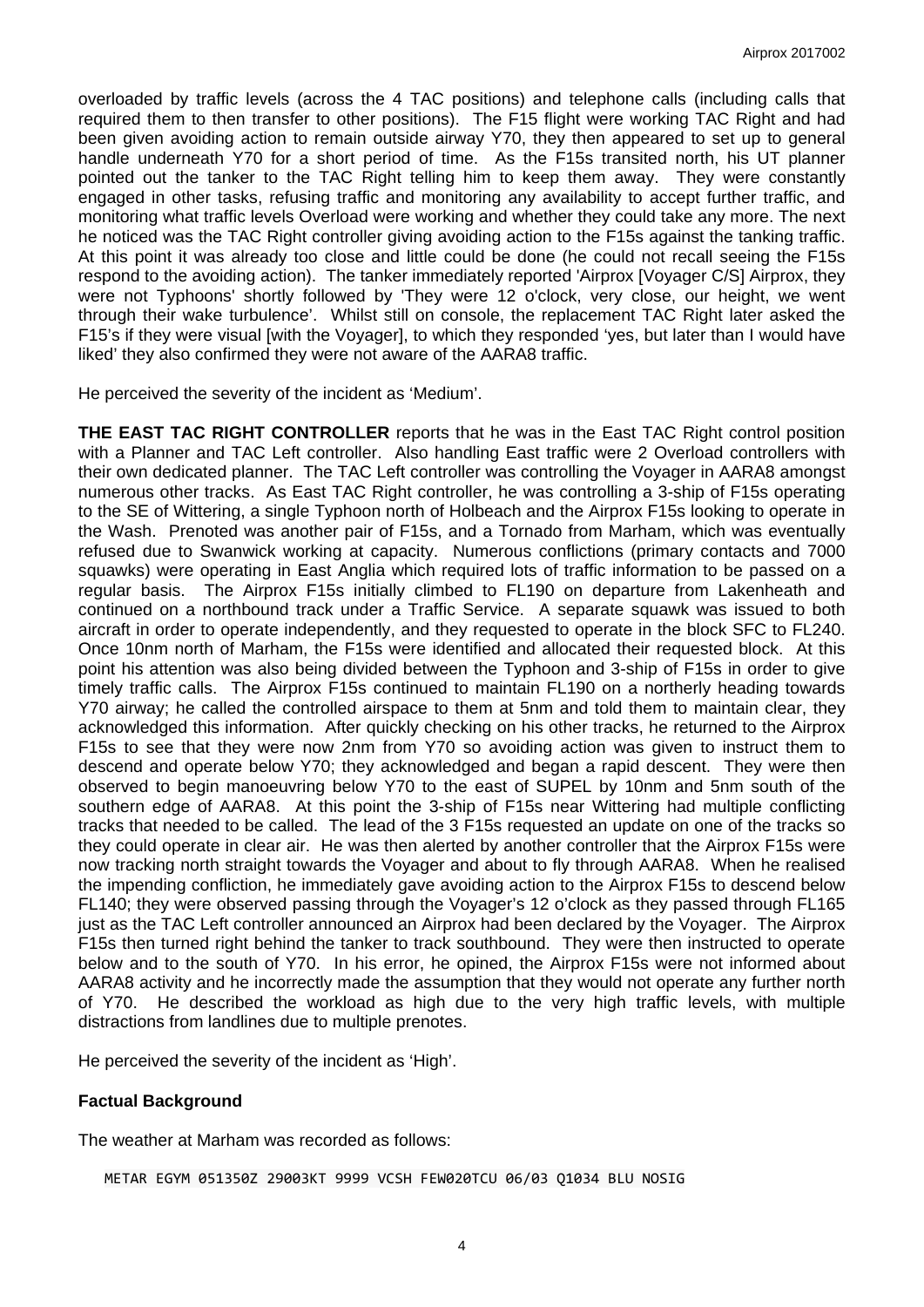# **Analysis and Investigation**

# **Military ATM**

Portions of the relevant tape transcripts are reproduced below.

| Swanwick East Tac Left controller and the Voyager: |  |  |
|----------------------------------------------------|--|--|
|----------------------------------------------------|--|--|

| <b>From</b> | To       | <b>Speech Transcription</b>                                                                                                                                                          | <b>Time</b> | <b>Remarks</b>                                                 |
|-------------|----------|--------------------------------------------------------------------------------------------------------------------------------------------------------------------------------------|-------------|----------------------------------------------------------------|
| Swanwick    | Typhoon  | [Typhoon 1 C/S] traffic right 1 o'clock 8 miles crossing<br>right left ahead indicating FL135 climbing now FL140<br>pair of F15s                                                     | 14:08:59    |                                                                |
| Typhoon     | Swanwick | [Typhoon 1 C/S] looking                                                                                                                                                              | 14:09:15    |                                                                |
| Typhoon     | Swanwick | [Typhoon 1 C/S] is                                                                                                                                                                   | 14:09:20    | Transmission<br>broken by<br>interruption<br>of Voyager<br>C/S |
| Voyager     | Swanwick | Swanwick [Voyager C/S] a pair of aircraft climbing<br>through our area err we are they are two miles away<br>left hand                                                               | 14:09:23    |                                                                |
| Swanwick    | Voyager  | [Voyager C/S] err we have just called them to<br>[Typhoon 1 C/S] and we have just told them to avoid<br>also                                                                         | 14:09:32    |                                                                |
| Swanwick    | Voyager  | [Voyager C/S] those 2 aircraft have been given an<br>avoiding action                                                                                                                 | 14:09:46    |                                                                |
| Voyager     | Swanwick | Airprox [Voyager C/S] that is an Airprox, they were not<br>Typhoons                                                                                                                  | 14:09:52    |                                                                |
| Typhoon     | Swanwick | [Typhoon 1 C/S] tally one only                                                                                                                                                       | 14:10:04    |                                                                |
| Swanwick    | Voyager  | [Voyager C/S] roger that's copied err they have been<br>told to avoid and are now leaving err the area                                                                               | 14:10:06    |                                                                |
| Voyager     | Swanwick | Swanwick from [Voyager C/S], its [Voyager C/S] ah<br>we've had one aircraft pass through our 12 o'clock at<br>very close range at our height and went through his<br>wake turbulence | 14:10:14    |                                                                |
| Swanwick    | Voyager  | [Voyager C/S] Swanwick Mil that's copied                                                                                                                                             | 14:10:29    |                                                                |

Swanwick East Tac Right controller and the F15s:

| <b>From</b>                     | To                              | <b>Speech Transcription</b>                              | <b>Time</b> | <b>Remarks</b> |
|---------------------------------|---------------------------------|----------------------------------------------------------|-------------|----------------|
| F <sub>15</sub> F <sub>It</sub> | Swanwick                        | [F15 No 1 C/S] check, two, Swanwick [F15 No 1 C/S]       | 14:02:03    |                |
|                                 |                                 | two-ship levelling one-five-zero for the wash            |             |                |
| Swanwick                        | F <sub>15</sub> Flt             | [F15 C/S] Swanwick Mil identified, err, traffic service, | 14:02:12    |                |
|                                 |                                 | say again level stop off                                 |             |                |
| F <sub>15</sub> Flt             | Swanwick                        | [F15 No 1 C/S] currently at five one-five-zero for       | 14:02:17    |                |
|                                 |                                 | traffic, err, we will be requesting general handle north |             |                |
|                                 |                                 | half of the wash, surface to two-four-five.              |             |                |
| Swanwick                        | F <sub>15</sub> F <sub>It</sub> | [F15 C/S] roger you climb now flight level one-nine-     | 14:02:31    |                |
|                                 |                                 | zero, say again levels required                          |             |                |
| $F15$ Flt                       | Swanwick                        | [F15 No 1 C/S] further climb one-nine-zero request       | 14:02:35    |                |
|                                 |                                 | surface to two-four-oh                                   |             |                |
| Swanwick                        | F <sub>15</sub> F <sub>It</sub> | [F15 C/S] roger do you require a separate squawk         | 14:02:44    |                |
| Swanwick                        | Typhoon                         | [Typhoon 1 C/S] traffic north four miles tracking        | 14:03:01    |                |
|                                 |                                 | south-east charlie-one-thirty descending<br>through      |             |                |
|                                 |                                 | flight level one-six-zero                                |             |                |
| Typhoon                         | Swanwick                        | Visual [Typhoon 1 C/S]                                   | 14:03:05    |                |
| Swanwick                        | $F15$ Flt                       | [F15 C/S] do you require separate squawk for             | 14:03:08    |                |
|                                 |                                 | number two                                               |             |                |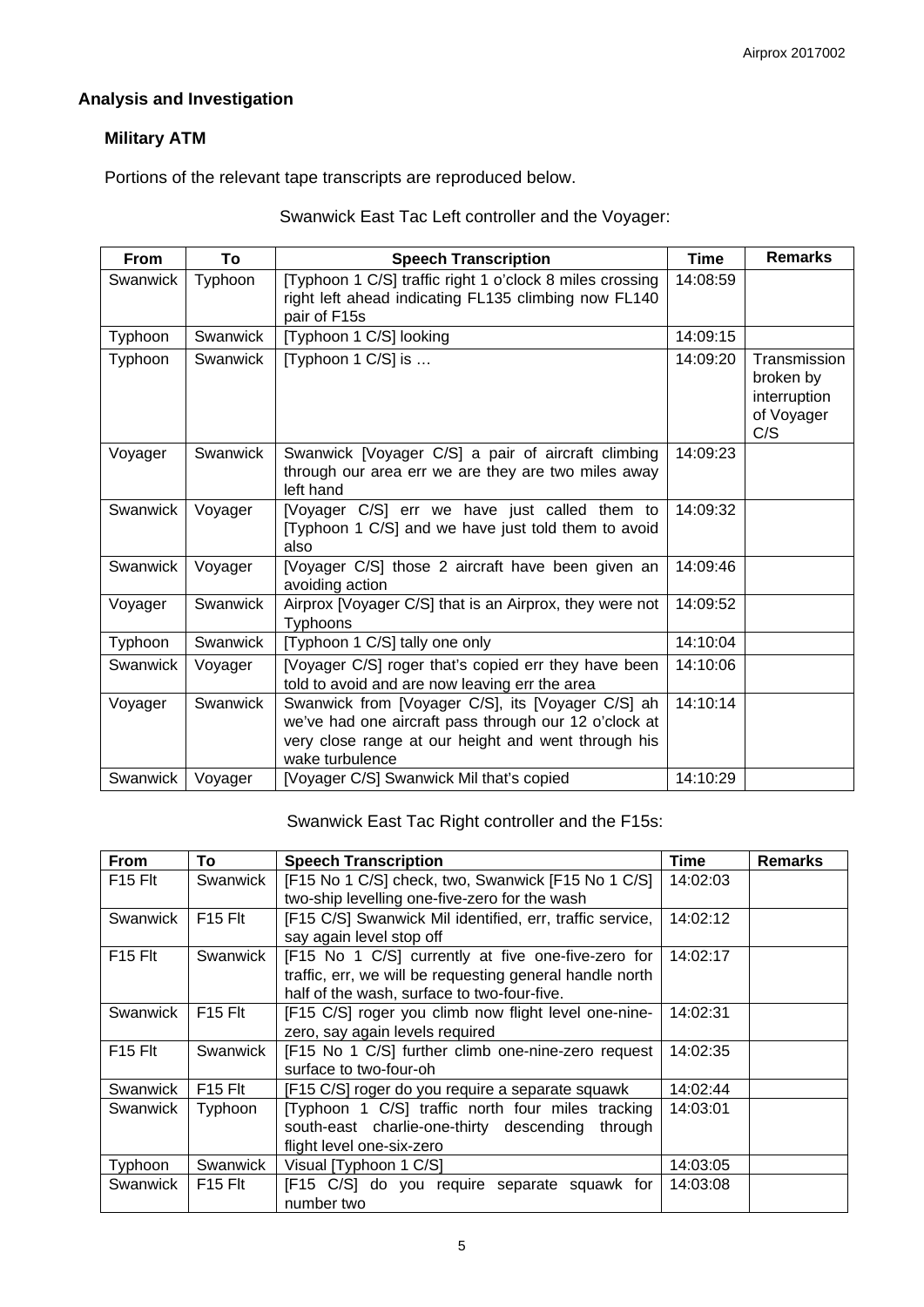| From                | To                  | <b>Speech Transcription</b>                                                                        | <b>Time</b>          | <b>Remarks</b> |
|---------------------|---------------------|----------------------------------------------------------------------------------------------------|----------------------|----------------|
| F <sub>15</sub> Flt | Swanwick            | Swanwick affirm for [F15 C/S]                                                                      | 14:03:11             |                |
| Swanwick            | F15 No2             | [F15 No2 C/S] squawk six-zero-seven-six                                                            | 14:03:14             |                |
| F15 No2             | Swanwick            | Six-zero-seven-six for [F15 No2 C/S]                                                               | 14:03:18             |                |
| Swanwick            | F15 No2             | [F15 No2 C/S] identified traffic service request level                                             | 14:03:34             |                |
|                     |                     | passing                                                                                            |                      |                |
| F15 No2             | Swanwick            | [F15 No2 C/S] passing????                                                                          | 14:03:36             | Possibly       |
|                     |                     |                                                                                                    |                      | "one-eight-    |
|                     |                     |                                                                                                    |                      | thousand"      |
| Swanwick            | F <sub>15</sub> Flt | [F15 C/S] own navigation for your manoeuvring area,                                                | 14:03:58             |                |
|                     |                     | report, err, ready to manoeuvre                                                                    |                      |                |
| F15 Flt             | Swanwick            | [F15 C/S] we are ready to manoeuvre at this time Sir,                                              | 14:04:05             |                |
|                     |                     | we'll call you two minutes prior to RTB                                                            |                      |                |
| Swanwick            | F15 Flt             | [F15 C/S] roger taking you own terrain clearance                                                   | 14:04:09             |                |
|                     |                     | operate in the block surface to flight level two-four-                                             |                      |                |
|                     |                     | zero                                                                                               |                      |                |
| F15 Flt             | Swanwick            | [F15 No 1 C/S] surface two-four-oh                                                                 | 14:04:14             |                |
| Swanwick            | F15 Flt             | [F15 C/S] controlled airspace twelve o'clock three                                                 | 14:05:17             |                |
|                     |                     | miles base flight level one-seven-five confirm you're                                              |                      |                |
|                     |                     | maintaining outside                                                                                |                      |                |
| Typhoon             | Swanwick            | Say again for [Typhoon Flt C/S]                                                                    | 14:05:27             |                |
| Flt                 |                     |                                                                                                    |                      |                |
| ????                | ????                | ????                                                                                               | 14:05:28             | Possible       |
|                     |                     |                                                                                                    |                      | acknowledg     |
|                     |                     |                                                                                                    |                      | ement from     |
|                     |                     |                                                                                                    |                      | [F15 C/S]      |
| Swanwick            | Typhoon             | [Typhoon Flt C/S] disregard call for Duster                                                        | 14:05:30<br>14:05:43 |                |
| Swanwick            | Typhoon             | [F15 C/S] you are entering controlled airspace<br>avoiding action descend immediately below flight |                      |                |
|                     |                     | level one-seven-five                                                                               |                      |                |
| Swanwick            | Typhoon             | [Typhoon Flt C/S] traffic west six miles tracking west                                             | 14:07:08             |                |
|                     |                     | slow moving no height information believed to be                                                   |                      |                |
|                     |                     | light aircraft at low level                                                                        |                      |                |
| Typhoon             | Swanwick            | [Typhoon Flt C/S]                                                                                  | 14:07:16             |                |
| Swanwick            | Marham              | Swanwick Mil East tac right                                                                        | 14:07:52             | Landline       |
| Marham              | Swanwick            | Marham supervisor prenote [C/S]                                                                    | 14:07:53             | Landline       |
| Swanwick            | Marham              | Standby                                                                                            | 14:07:56             | Landline       |
| Swanwick            | Typhoon             | [Typhoon Flt C/S] traffic north west 6 miles tracking                                              | 14:07:57             |                |
|                     |                     | south west indicating F90                                                                          |                      |                |
| Typhoon             | Swanwick            | Confirm for [Typhoon Flt C/S]                                                                      | 14:08:04             |                |
| Swanwick            | Typhoon             | Affirm [Typhoon Flt C/S] traffic north west 4 miles                                                | 14:08:06             |                |
|                     |                     | tracking SW indicating FL90                                                                        |                      |                |
| Typhoon             | Swanwick            | [Typhoon Flt C/S] searching                                                                        | 14:08:12             |                |
| Swanwick            | Marham              | What was the callsign again sorry                                                                  | 14:08:14             | Landline       |
| Marham              | Swanwick            | Err its [C/S]                                                                                      | 14:08:16             | Landline       |
| Swanwick            | Marham              | [C/S] I've not got a strip yet standby where will they                                             | 14:08:17             | Landline       |
|                     |                     | actually be going                                                                                  |                      |                |
| Marham              | Swanwick            | Err Spadeadam FL180 for partial air test                                                           | 14:08:20             | Landline       |
| Swanwick            | Marham              | [C/S] I'll see what sqk I can give you err                                                         | 14:08:23             | Landline       |
| Typhoon             | Swanwick            | Swanwick negative contact can you let us know                                                      | 14:08:31             |                |
|                     |                     | whether we are west of that traffic                                                                |                      |                |
| Swanwick            | Typhoon             | [Typhoon Flt C/S] affirm you have further traffic north                                            | 14:08:36             |                |
|                     |                     | west err 3 miles tracking north east primary contact                                               |                      |                |
|                     |                     | err intermittent no height information believed to be                                              |                      |                |
|                     |                     | light aircraft low level                                                                           |                      |                |
| Typhoon             | Swanwick            | [Typhoon Flt C/S]                                                                                  | 14:08:44             |                |
| Swanwick            | Marham              | Err ok trying to find a squawk we're very busy sorry                                               | 14:08:48             | Landline       |
| Marham              | Swanwick            | Ok                                                                                                 | 14:08:55             | Landline       |
| Swanwick            | Marham              | Ok squawk please 4657                                                                              | 14:09:02             | Landline       |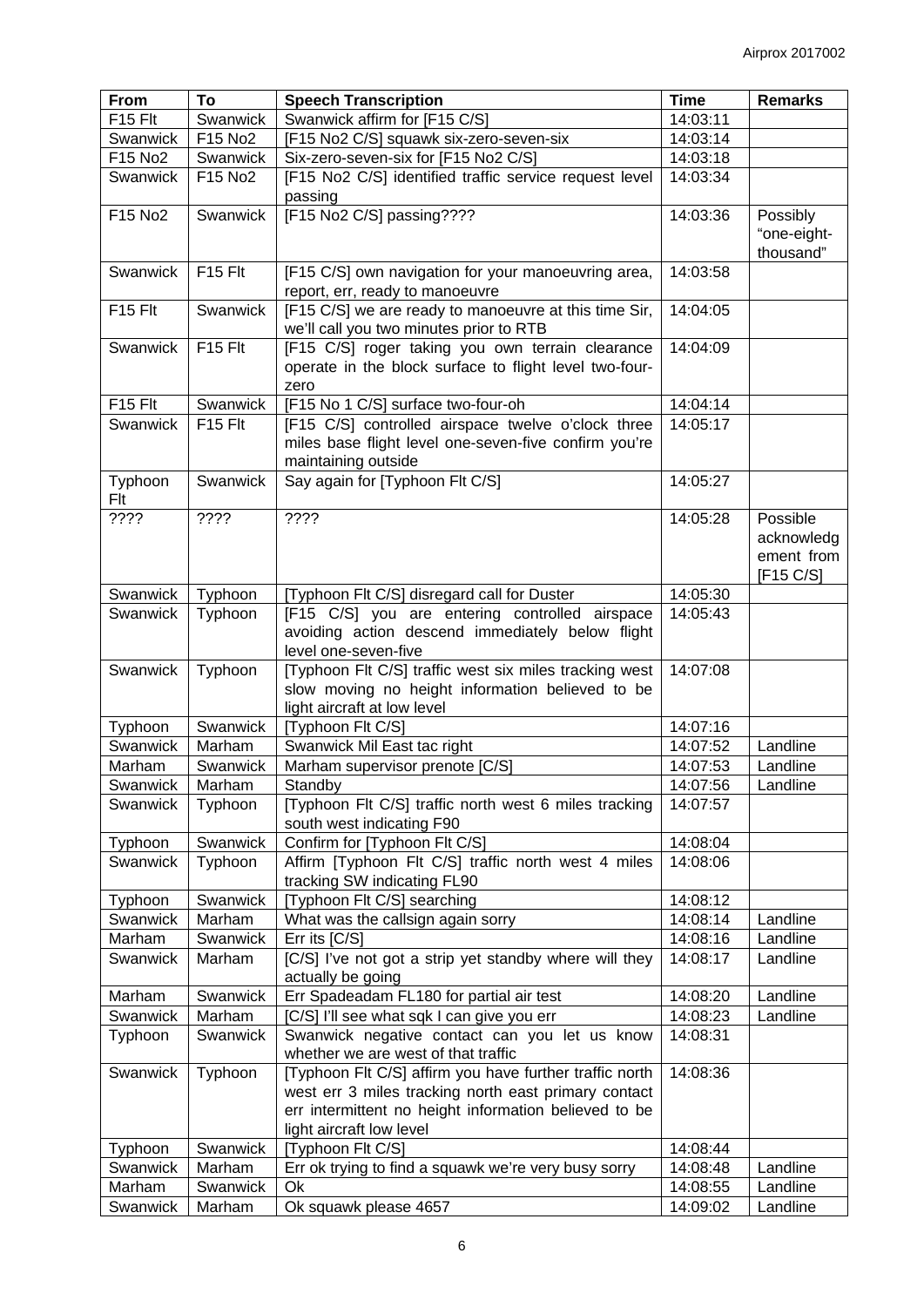| <b>From</b>                     | To                              | <b>Speech Transcription</b>                            | Time     | <b>Remarks</b> |
|---------------------------------|---------------------------------|--------------------------------------------------------|----------|----------------|
| Marham                          | Swanwick                        | 4657                                                   | 14:09:05 | Landline       |
| Swanwick                        | Marham                          | An err 2 3 3 decimal 7 2 5 initially it might change   | 14:09:06 | Landline       |
| Marham                          | Swanwick                        | 2 3 3 decimal 7 2 roger                                | 14:09:12 | Landline       |
| Swanwick                        | Marham                          | Thank you                                              | 14:09:13 | Landline       |
| Marham                          | Swanwick                        | <b>Thanks Marham</b>                                   | 14:09:14 | Landline       |
| Swanwick                        | F <sub>15</sub> F <sub>It</sub> | [F15 C/S] Swanwick Mil                                 | 14:09:17 |                |
| F <sub>15</sub> Flt             | Swanwick                        | Swanwick go for [F15 No 1 C/S]                         | 14:09:20 |                |
| Swanwick                        | $F15$ Fit                       | [F15 C/S] be advised tow-line 8 is active, not operate | 14:09:22 |                |
|                                 |                                 | above FL140 avoiding action descend immediately        |          |                |
|                                 |                                 | below FL140                                            |          |                |
| $F15$ Flt                       | Swanwick                        | [F15 No 1 C/S] below 140 and sir can we operate        | 14:09:34 |                |
|                                 |                                 | south of the wash                                      |          |                |
| Swanwick                        | F <sub>15</sub> F <sub>It</sub> | [F15 C/S] affirm tow-line 8 is active                  | 14:09:41 |                |
| $F15$ Flt                       | Swanwick                        | [F15 No 1 C/S] we'll manoeuvre south of the wash at    | 14:09:45 |                |
|                                 |                                 | this time err same altitude                            |          |                |
| Swanwick                        | $F15$ Flt                       | [F15 C/S] you can operate below Yankee 70 or to the    | 14:10:57 |                |
|                                 |                                 | south                                                  |          |                |
| F <sub>15</sub> F <sub>It</sub> | Swanwick                        | [F15 No 1 C/S] we will operate both below Yankee 70    | 14:11:03 |                |
|                                 |                                 | and south                                              |          |                |

Figures 1 - 8 depict the positions of the Voyager and F15s at relevant times in the lead up to the Airprox and are based on the radar picture provided by the Cromer radar head.

At 14:04:09 (Figure 1), the pair of F15s was instructed to operate between the surface and FL240. There was no lateral restriction passed, though the pair had earlier requested to 'general handle north half of the wash'.

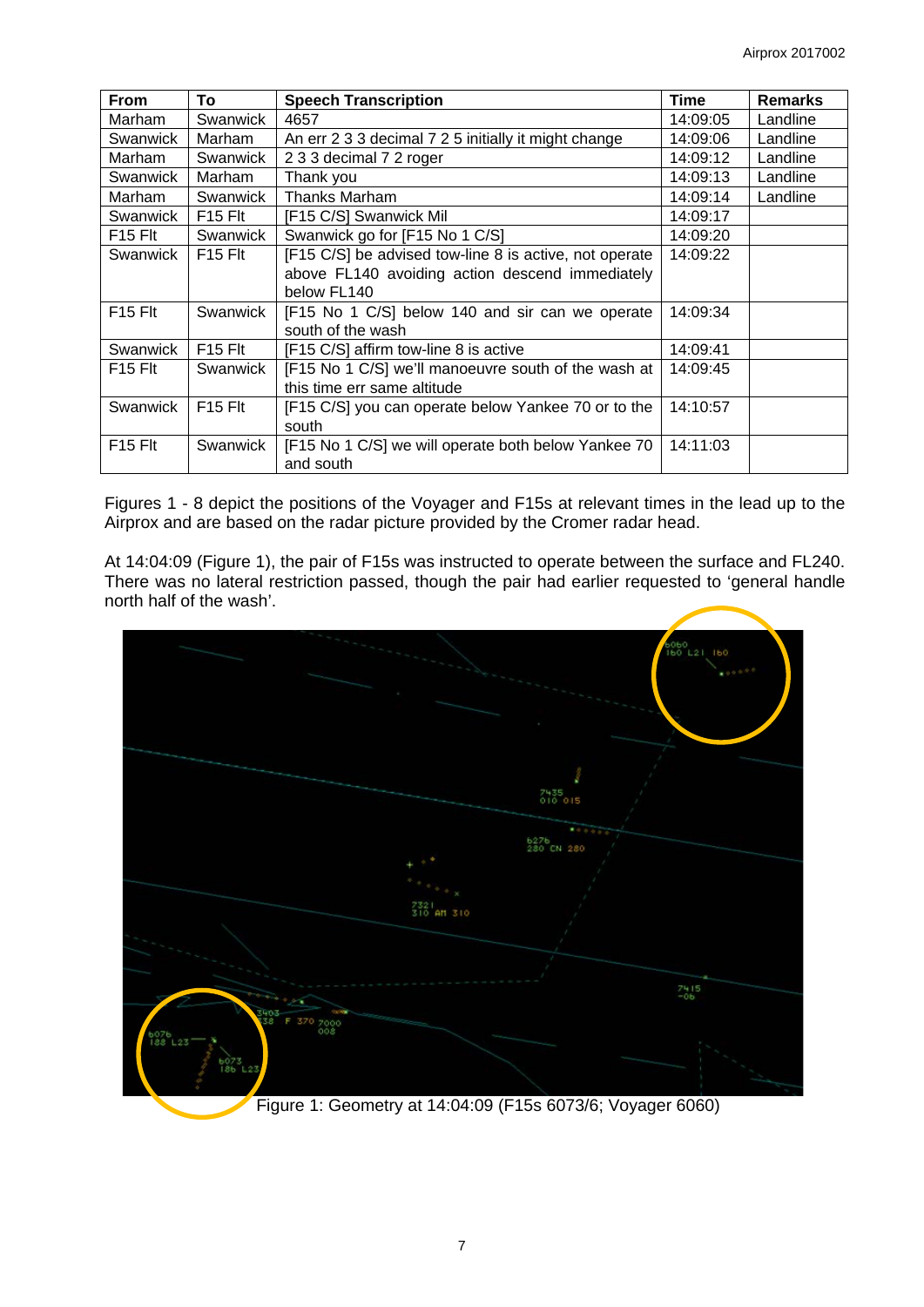

Figure 2: Geometry at 14:05:43 (F15s 6073/6; Voyager 6060)

At 14:05:43 (Figure 2), the Swanwick E Tac R controller gave the F15s avoiding action as they penetrated controlled airspace (CAS). They had already been advised, with 3nm to run, that they were to remain outside of CAS.

At 14:07:08 (Figure 3), the Swanwick E Tac R controller passed Traffic Information TI, to another formation of F15s under his control, operating in the western portion of East Anglia (squawking 6070-2 in Figure 3). Shortly afterwards, they answered a landline and began taking a prenote from Marham.



Figure 3: Geometry at 14:07:08 (F15s 6073/6; Voyager 6060)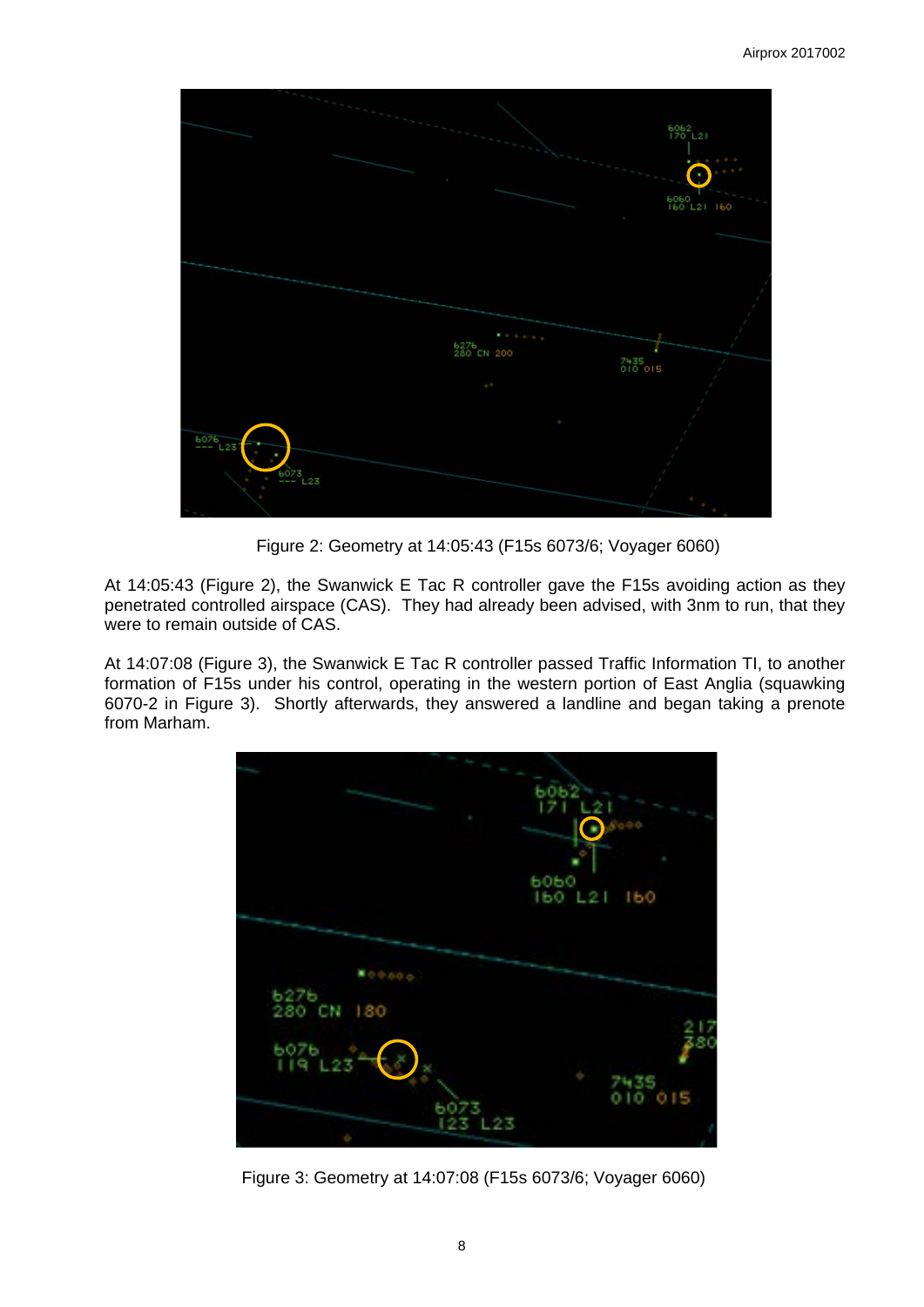

Figure 4: Geometry at 14:07:57 (F15s 6073/6; Voyager 6060)

At 14:07:57 (Figure 4), the Swanwick E Tac R controller passed further TI to the formation of F15s operating in the western portion of East Anglia. The TI was repeated and then the prenote from Marham continued.

At 14:08:36 (Figure 5), the Swanwick E Tac R controller passed further TI to the formation of F15s operating in the western portion of East Anglia, then continued the prenote from Marham.



Figure 5: Geometry at 14:08:36 (F15s 6073/6; Voyager 6060)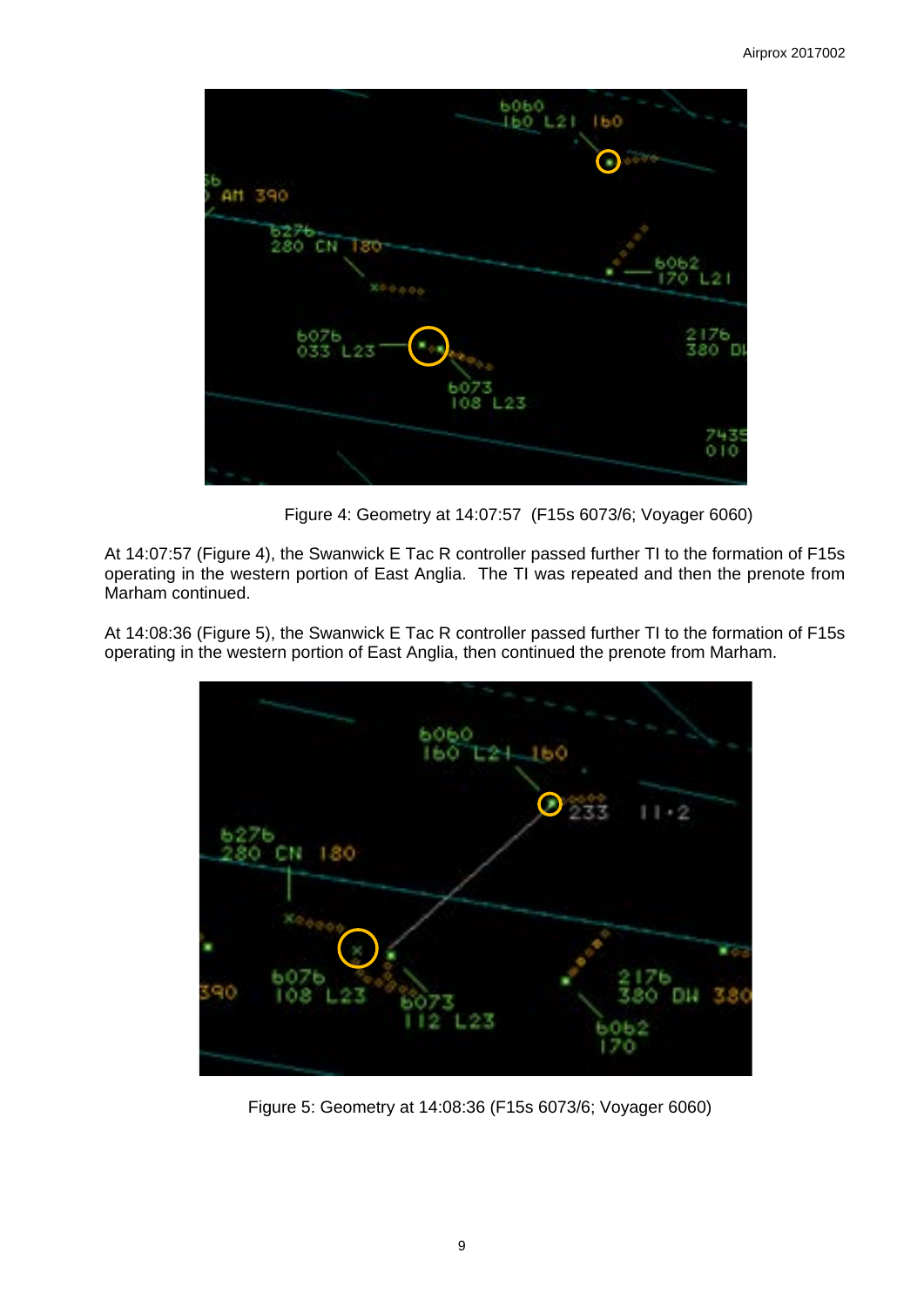

Figure 6: Geometry at 14:08:59(F15s 6073/6; Voyager 6060)

At 14:08:59 (Figure 6), the Swanwick E Tac L controller, who was controlling the Voyager, passed TI to a formation of Typhoons (squawking 6064 in Figure 6) on the general handing pair of F15s. No TI was passed to the Voyager on the same traffic.

At 14:09:22 (Figure 7), the F15s were advised, for the first time, by the Swanwick E Tac R controller, that AARA 8 was active. No specific TI was passed, but avoiding action to operate below FL140 was given. The F15s asked if they could work to the south of the Wash, and the controller iterated that AARA 8 was active. At the same time, the Voyager queried the F15 traffic with the Swanwick E Tac L controller, who responded that the traffic had been called to the Typhoons, and that the F15s had been told to avoid.



Figure 7: Geometry at 14:09:22 Figure 8: Geometry at 14:09:48 (F15s 6073/6; Voyager 6060)

At 14:09:48 (Figure 8), the second F15 and Voyager were at CPA, officially recorded as 0.2nm.

The Swanwick East Tac R controller was working a formation of F15s in the southwest of their Area of Responsibility (AoR), a Typhoon north of Holbeach and the general handling F15s in the Wash. There were also prenotes for another pair of F15s, and a Tornado transit out of Marham, the latter taken in the minutes preceding the incident, further adding to the controller's workload. Due to the high traffic density in their vicinity, the F15s operating to the southwest required regular updates of TI, which drew the controller's focus to this area of the screen.

When the pair of F15s involved in the Airprox gave their intentions, they stated that they desired to operate in 'the Wash' and 'the north half of the Wash' rather than the Wash Aerial Training Area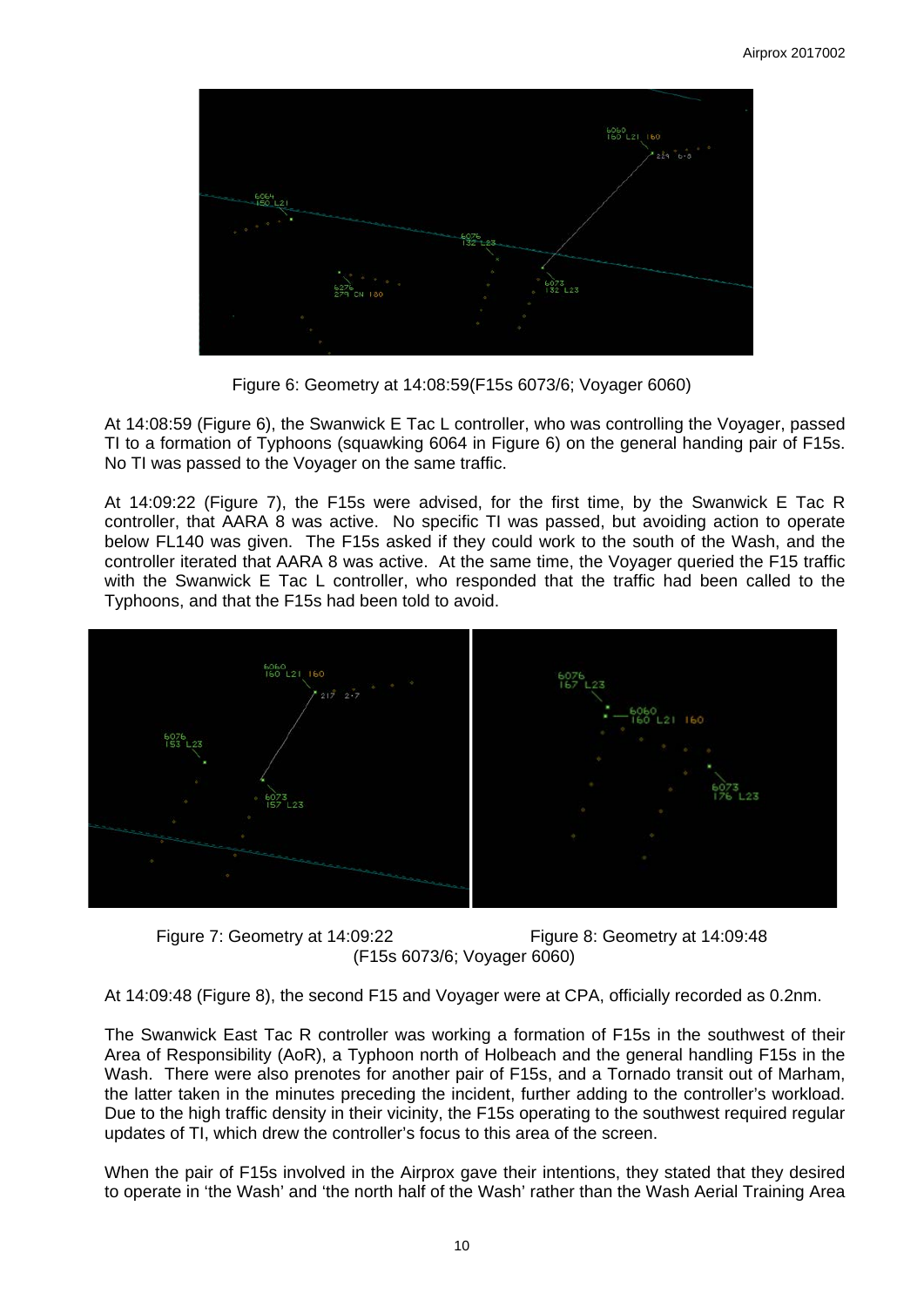(ATA), which has defined parameters and can be displayed on the radar map. The Swanwick E Tac R controller did not clarify the location and was subsequently found not to be aware of the geographical location of the Wash ATA, therefore assumed that the F15s would remain to the south of AARA 8 and did not pass information on its activity.

The Swanwick E Tac L controller was under training and was controlling tanking in AARA 8, transits to and from the tanker, and also a demanding high-level transit, which meant that both the trainee and instructor were close to mental capacity. TI was passed to the Typhoon on the F15s; however, based on the heading and general handling profile of the F15s, it was anticipated that they would remain outside of the lateral parameters of AARA 8 and hence TI was not passed to the Voyager. The F15s' rapid, high-energy turn towards the Voyager gave insufficient time for the controller to pass TI or give avoiding action.

Both the Voyager and the general-handling F15s were under TS, but neither received TI on the other, which meant that the aircraft did not have appropriate Situational Awareness (SA) to plan their manoeuvres (i.e. the F15s to avoid AARA 8), nor to implement see and avoid in good time. Although the avoidance of other aircraft lay with the pilots, both controllers had the opportunity to pass information on general airspace activity as well as specific TI that would have enabled the pilots to do so more effectively.

### **UKAB Secretariat**

The Voyager and F15 pilots shared an equal responsibility for collision avoidance and not to operate in such proximity to other aircraft as to create a collision hazard<sup>[4](#page-10-0)</sup>. If the incident geometry is considered as converging then the F15 pilot was required to give way to the Voyager[5.](#page-10-1)

### **Comments**

#### **HQ Air Command**

This incident was subject to a very thorough investigation by RAF investigators, which uncovered 2 causes and several contributory factors, some of which go beyond the straightforward aircrew / controller interactions. Overall 15 recommendations were adopted and a few of the more pertinent ones are discussed below. The causal factors identified by the RAF investigation were that the controller did not effectively prevent the F15 from entering the airspace around the Voyager, and the fact that the F15s entered the active AARA unaware that it was active.

There are 14 Air to Air Refuelling Areas (AARA) in the UK and most are in Class G airspace; although not required, it is expected that military aircraft will either avoid these areas or at least coordinate activity within them with ATC. The in-use areas are promulgated by the Military Airspace Booking Co-ordination Cell (MABC) by email 24 hours in advance with a final update at 1700 on the day prior to the activity. The base of the F15s receives the email; however, it became apparent during the investigation that when checking AARA activity as part of their planning, the F15 pilots only had information available on their squadron about AARA activity which concerned USAF assets. This 'filtering' of information available to F15 pilots was identified and a recommendation made (which has been adopted) to prevent its repetition in the future.

The investigation also identified that there was confusion among several parties over the naming of certain airspace areas. When the F15s requested to operate in the 'Wash' and 'Northern half of the Wash' the controllers assumed that they were referring to the geographic Wash (which is south of Y70 airway and AARA8) rather than the Wash Aerial Tactics Area (ATA) which extends North of Y70 and overlaps AARA8. It was this misunderstanding that led to the Swanwick controller electing to answer a telephone call whilst controlling aircraft he believed would not require any deconfliction. Another recommendation from the investigation has been made (and

 $\overline{a}$ 

<span id="page-10-0"></span><sup>4</sup> SERA.3205 Proximity.

<span id="page-10-1"></span><sup>5</sup> SERA.3210 Right-of-way (c)(2) Converging.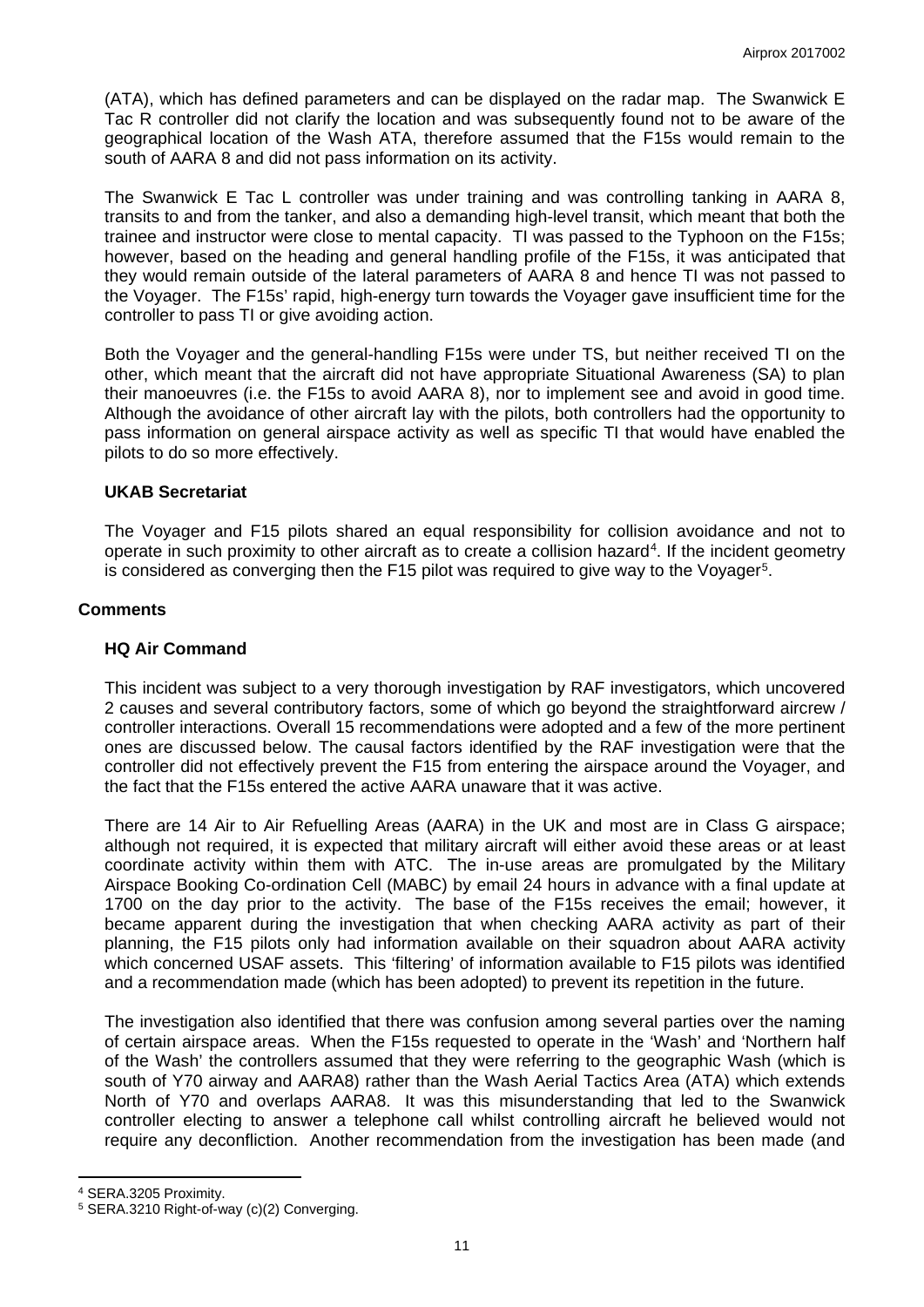adopted) to review airspace names to prevent confusion in the future. Recommendations were also made for Swanwick to review their console management with respect to telephone call management.

Although equipped with TCAS, the Voyager only operates in 'Traffic' mode during AAR activities to avoid spurious resolution activity from its receivers; however, the TCAS did successfully cue the Voyager to gain visual contact with the F15s and commence a turn. F15s are not fitted with TCAS, but the pilot did see the Voyager as he attempted to comply with the ATC instructions to descend below FL140.

Once the controller had been alerted to the potential conflict (by the planner) it took a few seconds to interpret what the F15s were actually doing and, exacerbated by the slow update of the radar, the F15s had already climbed above the Voyager when the instruction to descend below FL140 was received. It is ironic that it was during this descent that the actual Airprox occurred. This was corroborated by the fact that it was the only time during the sortie that the F15 pilot used his afterburner. Whilst the Voyager crew initially estimated CPA as 50m, they later accepted that because it was an F15 (which is larger than the Typhoons that they regularly see) it could have been slightly further away, but no more than 200m. It was certainly close enough to leave the crew considerably shaken; they cancelled their next refuelling serial and returned to base.

Whilst it is easy to focus on the actions of controllers and aircrew, the RAF investigation uncovered several other factors which, once addressed, will hopefully help prevent a similar occurrence in the future.

### **USAFE**

The F15 Fighter Wing cooperated fully with the RAF Occurrence Safety Investigation(OSI) that was initiated very soon after the Airprox occurred. Of the 13 recommendations made by the OSI, 3 referred directly to F15 operations, viz, to review the dissemination pathway for current airspace activity, the review of standard flight plans to ensure their conformity with current airspace boundaries and reporting points and, lastly, that newly arrived USAF crews be given the opportunity to visit Swanwick in order to understand more clearly airspace issues and limitations encountered regularly by controllers. The first 2 recommendations have been acted upon and the resolution of the third is ongoing.

As covered in the body of this report, many factors contributed to this Airprox. While it is accepted that both the Voyager and the F15s were responsible for avoiding each other, neither received Traffic Information on the other and the controller's late attempt to resolve the confliction by vertical separation served only to exacerbate a situation which, ultimately, was resolved by the F15s.

#### **Summary**

An Airprox was reported when a Voyager and an F15 flew into proximity in AARA8/Wash ATA at 1409 on Thursday 5<sup>th</sup> January 2017. The Voyager pilot was operating under IFR in VMC and the F15 pilot was operating under VFR in VMC, the Voyager pilot in receipt of a Traffic Service from Swanwick Mil East TAC Left and the F15 pilot in receipt of a Traffic Service from Swanwick Mil East TAC Right. AARA8 is a designated area for refuelling operations, is coincident with much of the Wash ATA, but remains as Class G airspace.

## **PART B: SUMMARY OF THE BOARD'S DISCUSSIONS**

Information available consisted of reports from the pilots of both aircraft, transcripts of the relevant RT frequencies, radar photographs/video recordings, reports from the air traffic controllers involved and reports from the appropriate ATC and operating authorities.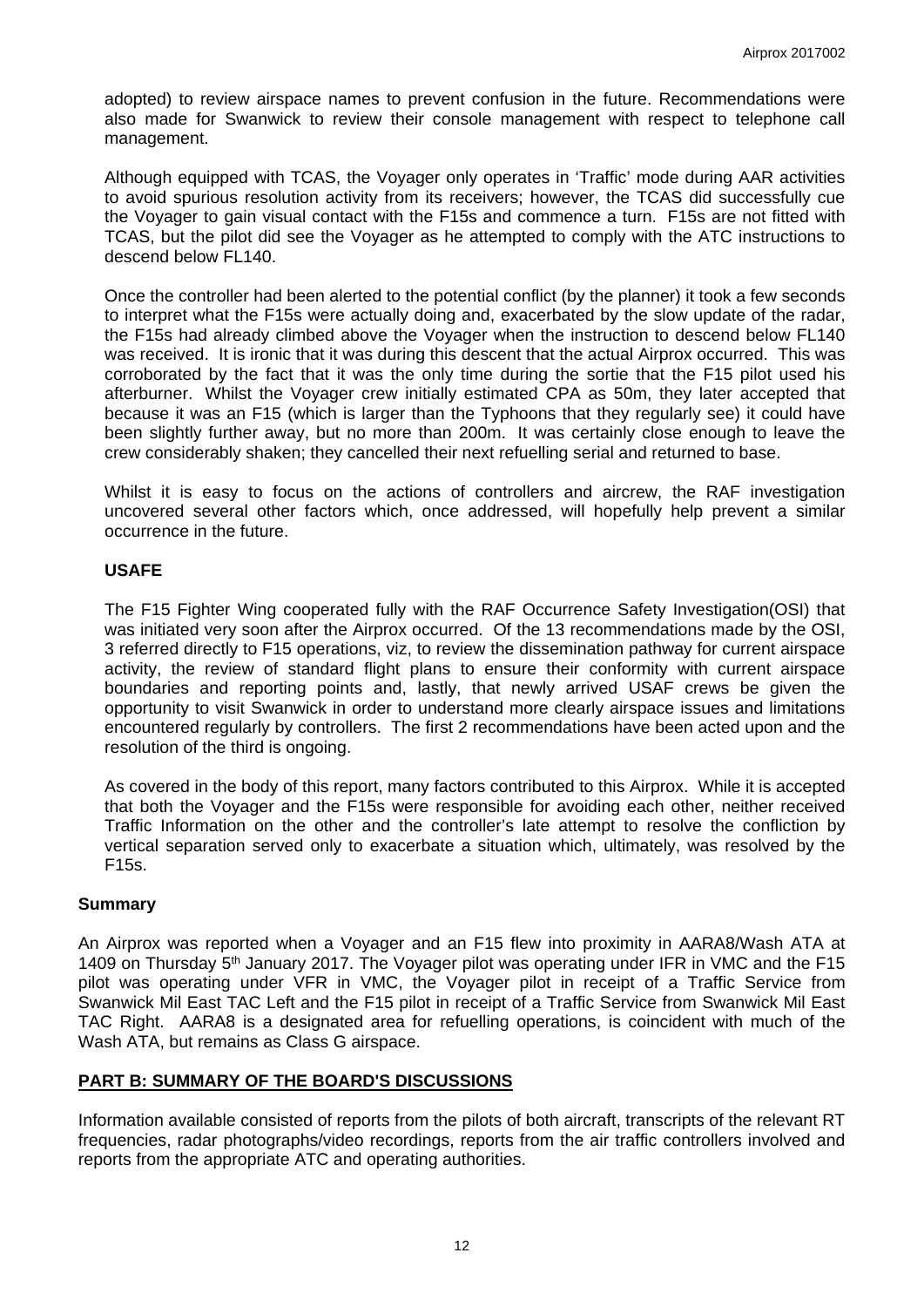The Board began their discussions by looking at the actions of the F15 pilots. The USAFE liaison advisor confirmed to the Board that, at the time, USAFE crews did not have information available to them pre-flight about refuelling activities that did not involve USAF aircraft. Instead, they relied on Swanwick to inform the crews, once airborne, of any activity that would affect their sortie. Members considered that the fact that the F15 crews had not been aware that AARA8 was active was seminal

to the incident. As illustrated in Figure 9, given that most of Wash ATA(N) was coincident with AARA8, members were nonplussed that those planning to use either area would not actively check the status of the other before flight rather than relying on ATC to give them such information once airborne. The USAFE advisor confirmed that this, and other practices related to the Airprox, had now been changed as a result of the joint RAF/USAFE incident review, and the Board were heartened to hear this. The USAFE advisor went on to confirm that the F15s were operating in a block, as agreed with Swanwick, but that there appeared to have been a miscommunication as to where they wanted to operate. The F15 crews had informed Swanwick that they wished to operate 'in the northern half of the Wash', meaning 'Wash ATA(N)'. Members noted that the



Figure 9: AARA8 and Wash ATA

controller had interpreted this to mean that they were going to operate in the north of the geographical Wash area. Notwithstanding the fact that the F15 crews routinely use the Wash ATA and that 'shorthand' expressions for this area might have gained prevalence, members felt that their request should have been specific in using the correct terminology for their operating area. Some Board members opined that the F15 crew may have been new in theatre and not fully aware of the local airspace, the USAF liaison advisor said this was not the case. Other members with military experience went on to acknowledge that although the F15 is not fitted with TCAS, they are fitted with a state-of-the-art radar that should easily have detected the Voyager. Finally, the Board noted that the military investigation had identified that the F15 crew had said that the Voyager had appeared on their displays but that they had not seen it because they were flying visually at the time; they had also commented that they had not seen the Voyager during their initial climb through its level. With 4 crew members able to conduct lookout from the 2 F15 aircraft, military members opined that they should have been able to visually sight the Voyager, despite its grey camouflage scheme, as they climbed towards it. In both these respects, Board members wondered if the F15 crews had become task focused and whether this may have been the reason that they missed or discounted the Voyager both visually and on their radars.

For their part, the Board commented that the Voyager crew's report inferred that they were not expecting non-refuelling traffic to be in their 'allocated' operational area and flight levels. Whilst acknowledging the geographical delineation of AARAs for integration purposes, members stressed that the activity was being carried out in Class G airspace, and that aircraft were therefore entitled to fly through the towline on a see-and-avoid basis. Some members wondered whether, given the potential lack of manoeuvrability of tanker towline operations, there was a case for them being afforded more protection through segregation or formal NOTAM action. A military member from the HQ Air Command Safety Centre commented that after the incident there had been a discussion about refuelling areas being classified as segregated airspace. However, the risks associated with conducting operations of this nature in Class G airspace had been assessed as being acceptable based on the requirements of other, non-military, airspace users. He acknowledged that the Wash ATA and AARA8 are within overlapping areas but, given that both were under the control of Swanwick, this was not identified as a causal factor within the military incident investigation.

Turning to the ATC aspects, a Military Air Traffic Board member informed the Board that a number of points had been identified from the Military Occurrence Investigation. The F15s had begun by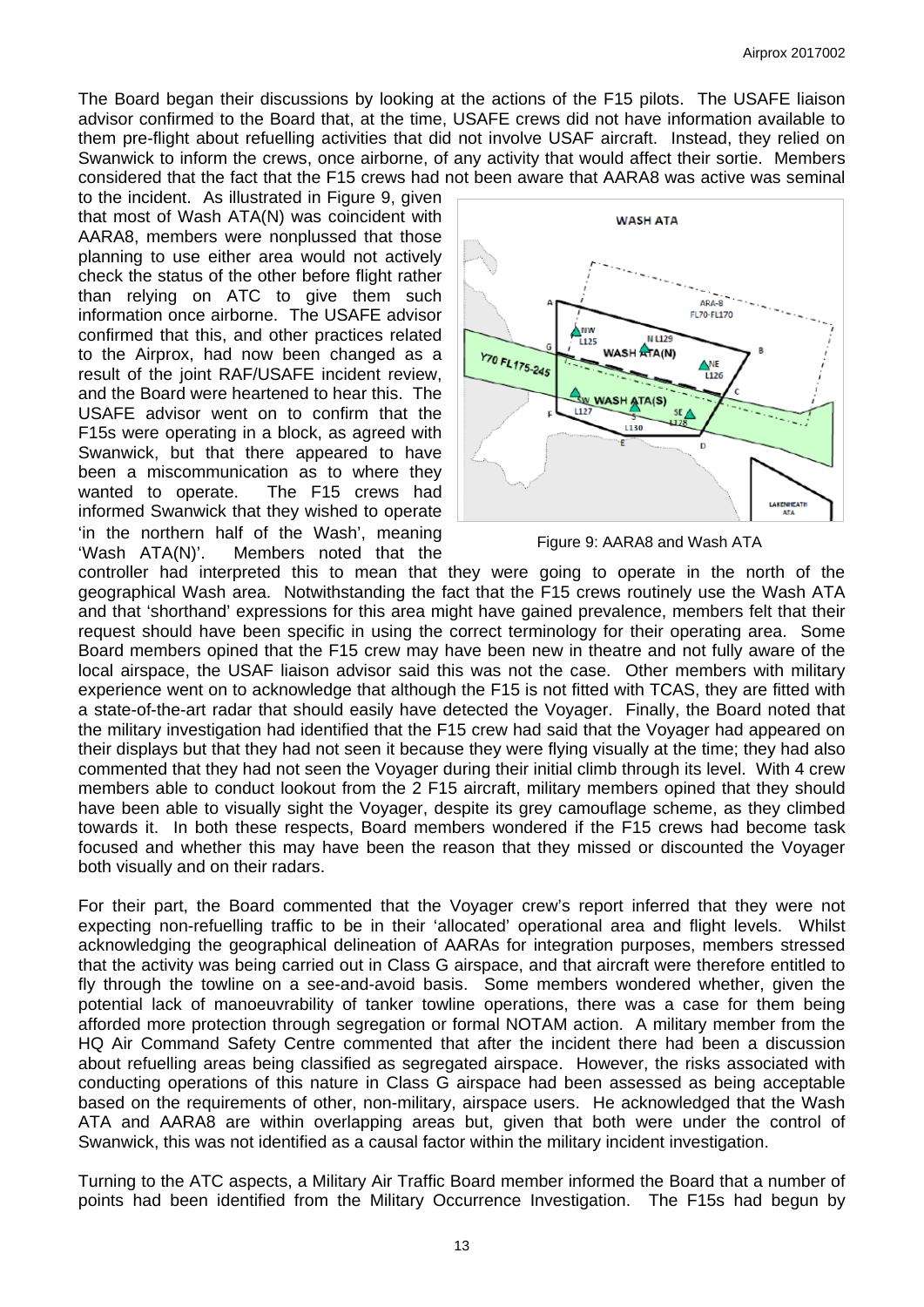carrying out a racetrack in the southern half of the Wash ATA, which lulled both the controllers into believing that they would remain south of AARA8. As a result, they were not expecting them to transit to the north of their position. Given the high workload that the ATCO controlling the F15s experienced, he was starting to work at maximum capacity and this manifested itself in reduced monitoring of the F15s operating in the Wash ATA as he concentrated on another pair of F15s operating in another area and a Typhoon. It also meant that he did not clarify the F15's operating area as being the Wash or the Wash ATA. The Board noted that the controller had commented that he was not aware of the location of the Wash ATA and so the F15 crew's description of wishing to operate in the northern Wash area was taken at face value. The military controller member confirmed that a Wash ATA map overlay is available to be displayed on the radar screen, but was reported in the military investigation as not being displayed on either the Tac Right or Left controllers radar screens; a number of recommendations including this had been introduced to prevent a reoccurrence. Controller members also noted that the Tac Right controller had answered a landline that was not his responsibility, and had became embroiled in a distracting and complicated prenote that served to further increase his workload and resulted in him focusing on an that task rather than on the F15s in the vicinity of AARA8.

The Board then summarised the overall actions of all the parties involved. They opined that the Voyager crew had appeared to have been operating under a false impression that they were protected whilst operating within the confines of AARA8, even though it is within the open FIR. Notwithstanding, the Board agreed that the Voyager's crew had had very few options for avoiding action due to manoeuvrability of his aircraft and the tracks of the F15, one passing in front and one behind; the Board concluded that his right-turn manoeuvre was probably the best he could achieve. Members were disappointed that the F15 crews' pre-flight planning did not include information regarding AARA8 activity, and that their ambiguous call did not provide Swanwick ATC with sufficient information to identify their planned operating area once airborne. However members agreed that this latter point was compounded by the controller accepting their intentions without properly clarifying the operating area; the operating area phraseology used by the F15 crew could have been questioned by the controller to clarify their intentions and therefore enable him to ensure they remained outside of AARA8. The Board agreed that, although well intentioned, it was unfortunate that when the Tac R controller passed the avoiding action descent to the F15 pilot this had actually resulted in reducing the separation between the aircraft. Probably as a result of the height information lag in the radar update rate (that was likely still displaying the F15s as below the level of the Voyager), and an instinctive reaction because he had not been sufficiently monitoring the F15s. In these circumstances, there can be a very fine line between leaving the aircraft to climb or descending it to increase separation. Finally, the lack of TI by Swanwick to either the F15 or the Voyager pilots meant that neither were alerted to the other's presence earlier, which hampered their gaining situational awareness on each other.

The Board then considered the cause and risk of the incident. Notwithstanding some controlling aspects, members quickly agreed that because the aircraft were operating in Class G airspace in a promulgated and active refuelling area, the fundamental cause of the incident had been that the F15 pilot had flown into conflict with the Voyager to which he was required to give way. There were also a number of contributory factors: the lack of timely TI from both controllers to the F15s and the Voyager; the Tac Right controller's distraction due to a high workload which resulted in him not sufficiently monitoring the F15s operating close to the Voyager; the F15 crews were not aware that AARA8 was active due to the system of pre-flight planning in place at the time; and that the ambiguous and unquestioned R/T call from the F15s regarding their planned operating area resulted in a misunderstanding between the F15 crews and ATC. Turning to the risk, members agreed that although the Voyager crew had been visual with the F15s and had turned away to avoid, the dynamic nature of the F15's flight path versus the relatively non-manoeuvrable Voyager had meant that it was unlikely that the Voyager pilot's actions had materially affected the outcome. Given also that the F15 pilot was unaware of the Voyager until virtually at CPA, members agreed that there had been a serious risk of collision where luck had played a major part; accordingly, the Board assessed the risk as Category A.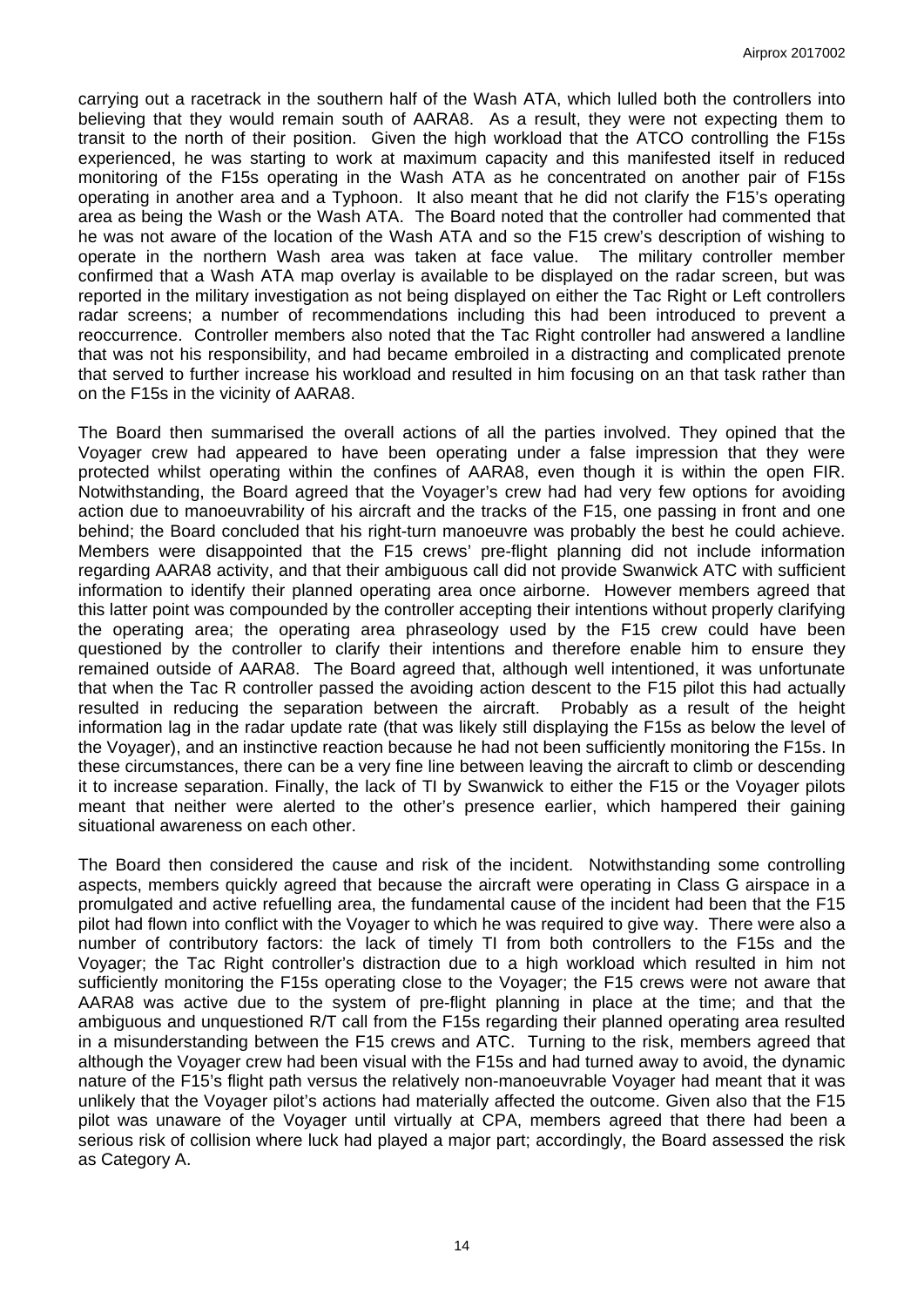The Board were heartened that the military had conducted a thorough incident investigation in conjunction with USAFE, and that they had recommended changes and enhancements to the current systems to prevent a reoccurrence of this Airprox, including a review of the naming of the Wash ATA areas to avoid future confusion.

## **PART C: ASSESSMENT OF CAUSE AND RISK**

Cause: The F15 pilot flew into conflict with the Voyager.

Contributory Factor(s): 1. The radar controllers did not issue timely Traffic Information.

2. The Tac Right controller's workload was such that he was distracted and did not sufficiently monitor the F15s.

3. The F15 crews were not aware that AARA8 was active.

4. Misunderstanding between the F15 crews and both controllers regarding the F15 planned operating area.

Degree of Risk: A.

 $\overline{a}$ 

#### Safety Barrier Assessment<sup>[6](#page-14-0)</sup>:

The Board decided that the following key safety barriers were contributory in this Airprox:

**ATC Strategic Management and Planning** was considered to be **ineffective** because the controllers were working to capacity and there was no additional available manpower.

**ATC Conflict Detection and Resolution** was also considered to be **ineffective** because: the East TAC Left controller did not pass TI to the Voyager pilot on the F15's; the East TAC Right controller did not pass TI to the F15 pilot on the Voyager or that AARA8 was active; the East TAC Right controller did not question or confirm the F15's operating area; and the East TAC Right controller did not restricted the F15s operating block to below the Voyager's operating level.

**Ground Based Safety Nets** were not applicable because although the system is available at Swanwick, the military controllers do not have the capability to use this equipment due to the nature of military operations; unfortunately, in this incident this would have been an effective barrier as it would have alerted both controllers to the developing confliction.

**Flight crew Pre-Flight planning** was considered to be **partially effective** because although the F15 crews would have been aware of AARA8 they were only notified of refuelling activities that related to USAFE activities.

**Flight Crew Compliance with ATC Instructions** was considered to be **ineffective** because the F15 pilot did not use standard R/T for the Wash ATA and flew into a promulgated and active military refuelling area. Whilst not required to remain outside of these areas, it is accepted that military aircraft will either avoid them or positively coordinate with the controlling ATC authority before entering.

**Flight Crew Situational Awareness** was considered to be **partially effective** because neither pilot was given TI on the other aircraft and therefore their situational awareness was reduced.

<span id="page-14-0"></span><sup>&</sup>lt;sup>6</sup>. The UK Airprox Board scheme for assessing the Availability, Functionality and Effectiveness of safety barriers can be found on the **UKAB Website**.